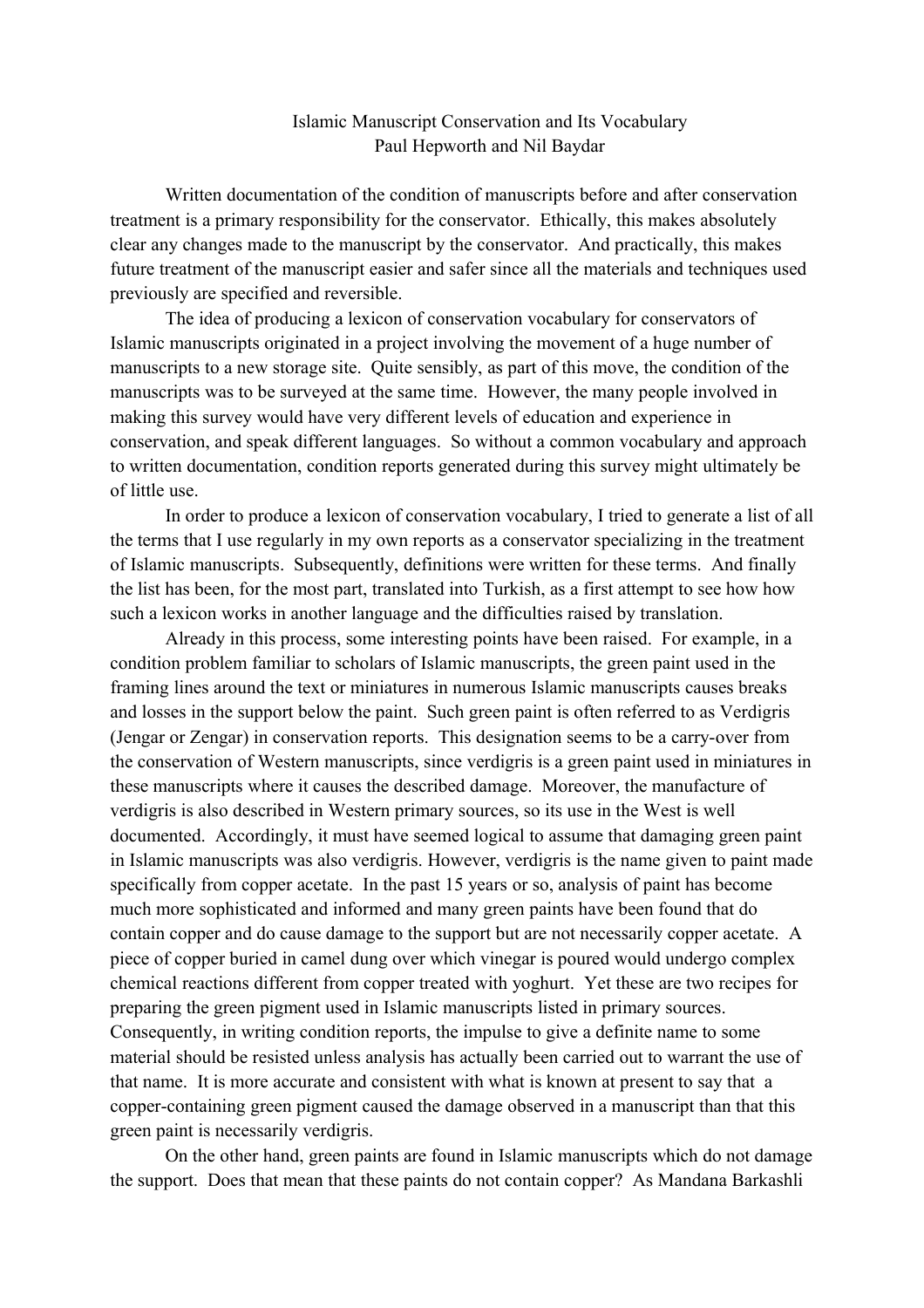has shown in her research on such Islamic manuscripts, at least in one period in Iran, manuscript painters were able to buffer their copper-containing green pigments so as to prevent the damage these green paints usually cause. (Barkeshli, Mandana. "The presence of saffron in Persian miniature paintings and its use as an inhibitor for the destructive effect of verdigris." 12<sup>th</sup> Triennial Meeting, Lyon, 29 August-3 September 1999: International Council of Museums (ICOM), Preprints. Vol 2. London: James & James Ltdl, 1999. 489-494.) Consequently, green paints cannot be characterized as lacking copper only because the expected damage is not present. And thus the vocabulary of conservators and their descriptions of manuscripts should reflect the real state of our knowledge.

In another situation in which the vocabulary we use can distort our perception of the manuscripts we are looking at, consider three quite common words: paint, ink and dye. These words are used all the time in written conservation documentation, but what exactly do we mean by them?

Is the black "ink" used to write a text different in some material way from the black "paint" used in an illumination? From the primary sources it is known that distinctions were made by Islamic scribes and illuminators in their recipes for ink and paint. But is this distinction relevant to the actual materials found on the manuscripts themselves? For example, does the difference in ink and paint reside in the binder used in the media or in the amount of water it contains? Or is the difference one of technique: ink is written with a pen while paint is applied with a brush? Unfortuantely, not enough research has been carried out to answer these questions. Indeed, the only distinction that can be readily observed at present is that of technique. Ink is applied with a pen and paint with a brush. But now consider a colored paper, which would ordinarily be characterized as having been dyed. If paint is defined by its application with a brush, then how is a dye differentiated from a paint? Often the colorant used on a "dyed" paper was applied to the surface of the paper with a brush. In common usage, the word "dye" implies a deeper penetration of the media into the support because the colorant is dispersed in a greater amount of water, but then how does this differ materially from washes of paint or ink? At this time, I can only raise these questions and solicit input from The Islamic Manuscript Association (TIMA) members in wrestling with them. TIMA will be a useful forum in which to come up with conventions and definitions that we can use in communicating effectively with each other about the manuscripts we all study.

Translation provides a different set of issues in creating this conservation lexicon. In many types of Islamic illumination, decorative marks appear to radiate from the edges of the illuminated field. In Turkish these marks are known as tığ. As there is no corresponding word in English for these marks, I refer to them in my reports as tığ since that is the only word I am familiar with and I certainly don't want to have to describe them at length every time I need to reference them. But there may well be another word in Arabic and Farsi for these marks. In my reports in English, if I call these marks tığ but another English-speaking conservator calls them by their Arabic name, effective communication is impaired. This is not a trivial problem. As TIMA itself shows, manuscript studies are international in scope. In compiling this lexicon with my Turkish partner, we have found how rich Turkish is in its vocabulary for describing manuscripts. Consider only the different techniques used for decorating the leather inlays in some Islamic bindings. There can be a piece of plain leather